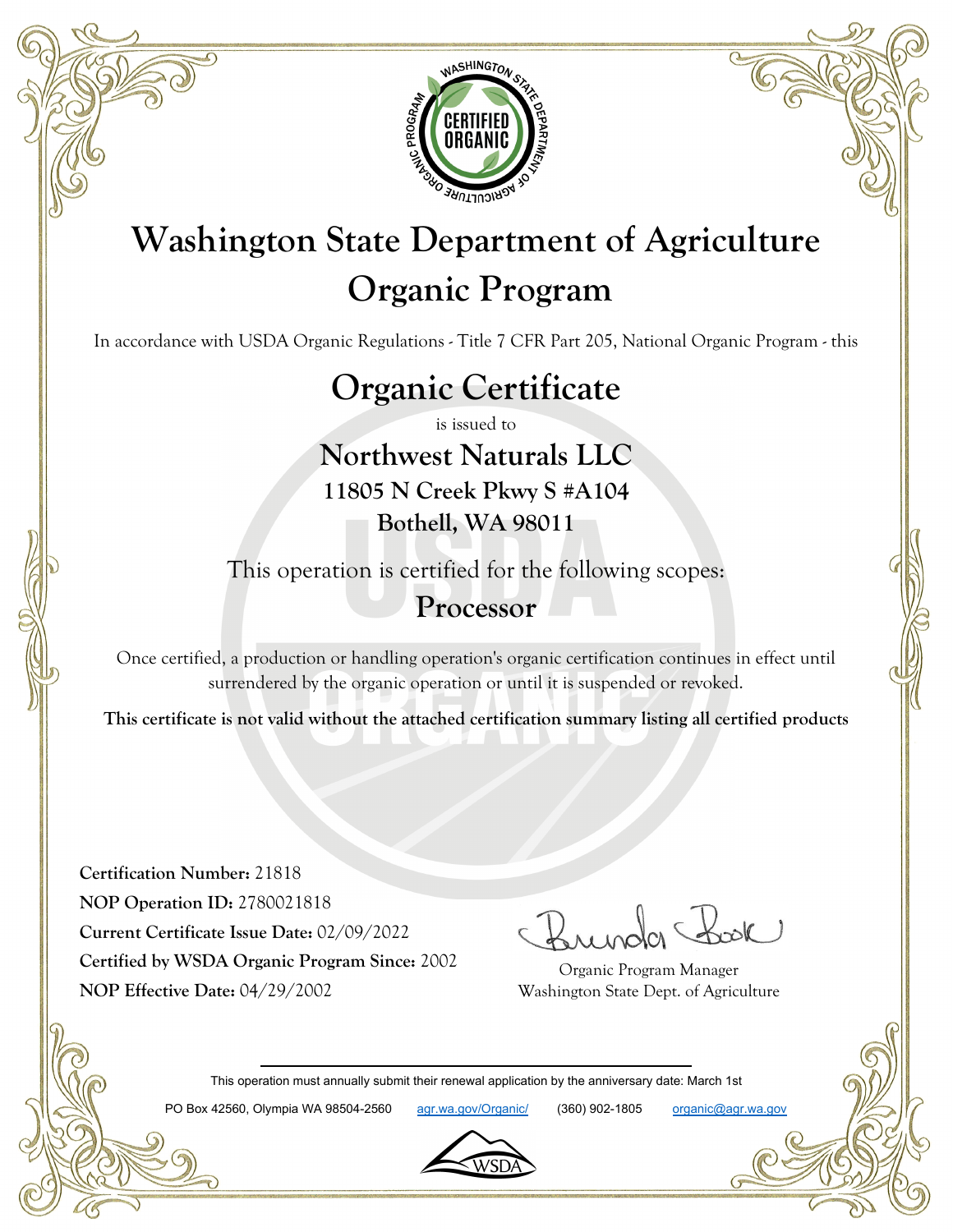

### **Northwest Naturals LLC Certification Number:** <sup>21818</sup>

**Current Certificate Issue Date:** 02/09/2022

Processor

### **Facilities**

Physical Location 11805 North Creek Parkway South Bothell, WA 98011

#### **Organic Products Compliance**

#### **Fruit and Vegetable Products**

| Concentrate                                             |                         |
|---------------------------------------------------------|-------------------------|
| Apple Juice Concentrate (610101)                        | NOP, US/CAN Equivalency |
| Apple Juice Concentrate WOOF - Chai Type (620103)       | NOP, US/CAN Equivalency |
| Apple Juice Concentrate WOOF - Grapefruit Type (620106) | NOP, US/CAN Equivalency |
| Aronia Juice Concentrate (611401)                       | NOP, US/CAN Equivalency |
| Black Currant Juice Concentrate (611601)                | NOP, US/CAN Equivalency |
| Blackberry Juice Concentrate (610501)                   | NOP, US/CAN Equivalency |
| Blackberry Juice Concentrate WOOF (620502)              | NOP, US/CAN Equivalency |
| Blackberry Juice Concentrate WOOF (620504)              | NOP, US/CAN Equivalency |
| Blueberry Juice Concentrate (610601)                    | NOP, US/CAN Equivalency |
| Blueberry Juice Concentrate WOOF (620602)               | NOP, US/CAN Equivalency |
| Blueberry Juice Concentrate WOOF (620606)               | NOP, US/CAN Equivalency |
| Blueberry Juice Concentrate WOOF (620607)               | NOP, US/CAN Equivalency |
| Cherry Juice Concentrate WOOF (621101)                  | NOP, US/CAN Equivalency |
| Clarified Mango Juice Concentrate (606001)              | NOP, US/CAN Equivalency |
| Clarified Pineapple Juice Concentrate (603801)          | NOP, US/CAN Equivalency |
| Concord Grape Juice Concentrate (612201)                | NOP, US/CAN Equivalency |
| Cranberry Juice Concentrate (611501)                    | NOP, US/CAN Equivalency |
| DS Cherry Juice Concentrate (611101)                    | NOP, US/CAN Equivalency |
| Elderberry Juice Concentrate (611801)                   | NOP, US/CAN Equivalency |
|                                                         |                         |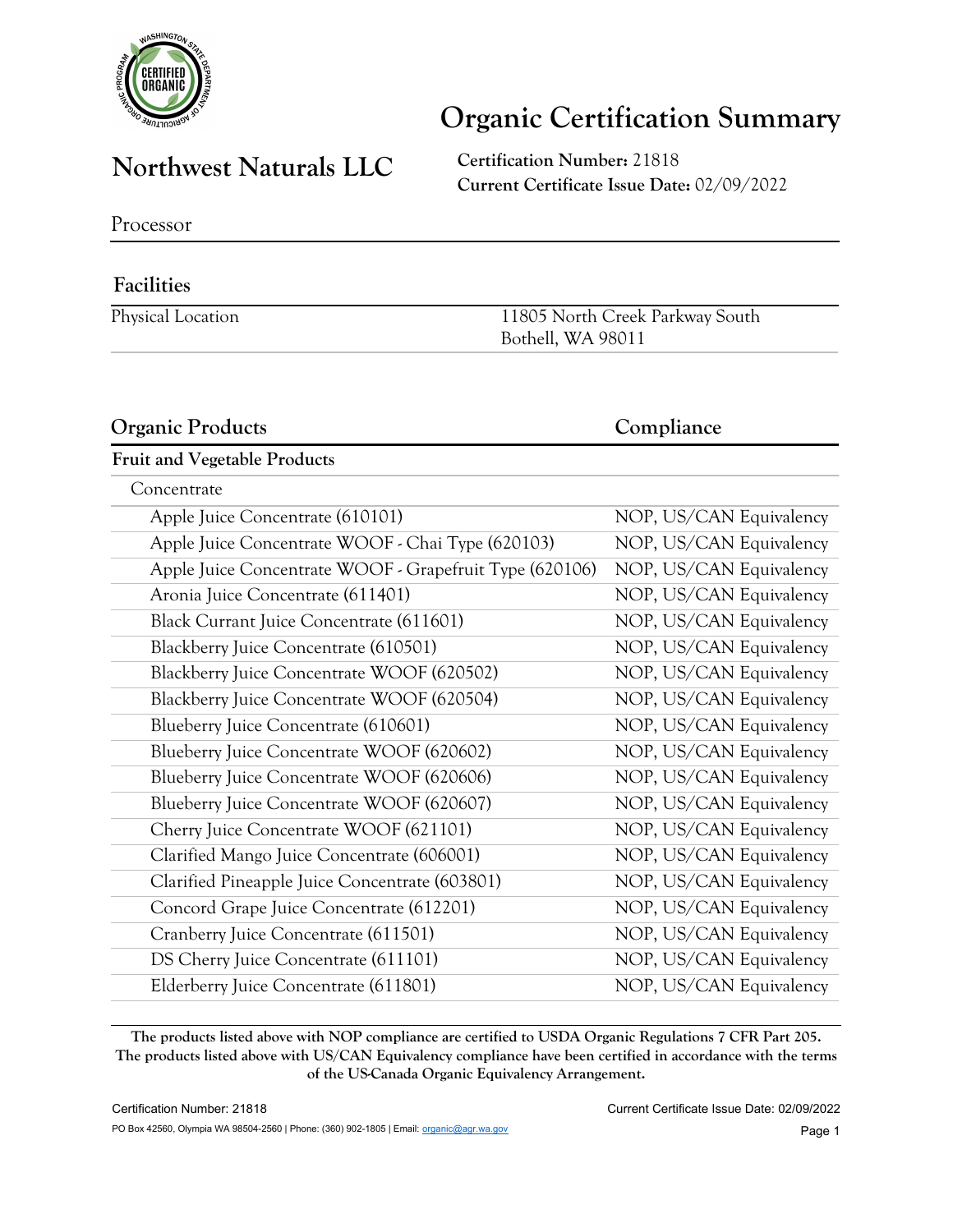

### **Northwest Naturals LLC Certification Number: 21818**

**Current Certificate Issue Date:** 02/09/2022

Processor

| Organic Products<br>(continued)                                | Compliance              |
|----------------------------------------------------------------|-------------------------|
| Grapefruit Juice Concentrate (612601)                          | NOP, US/CAN Equivalency |
| Grapefruit Juice Concentrate WOOF (622601)                     | NOP, US/CAN Equivalency |
| Kiwi Juice Concentrate (615801)                                | NOP, US/CAN Equivalency |
| Lemon Juice Concentrate (612701)                               | NOP, US/CAN Equivalency |
| Lemon Juice Concentrate WOOF - Meyer Type (622702)             | NOP, US/CAN Equivalency |
| Lemon Juice Concentrate WOOF (622701)                          | NOP, US/CAN Equivalency |
| Lime Juice Concentrate (612801)                                | NOP, US/CAN Equivalency |
| Mango Peach Juice Concentrate WOOF (626006)                    | NOP, US/CAN Equivalency |
| Mixed Berry Juice Concentrate Blend (613006)                   | NOP, US/CAN Equivalency |
| Mixed Fruit Juice Concentrate (613103)                         | NOP, US/CAN Equivalency |
| Mixed Fruit Juice Concentrate (613107)                         | NOP, US/CAN Equivalency |
| Mixed Fruit Juice Concentrate (613112)                         | NOP, US/CAN Equivalency |
| Mixed Fruit Juice Concentrate Blend (613108)                   | NOP, US/CAN Equivalency |
| Mixed Fruit Juice Concentrate Blend (623104)                   | NOP, US/CAN Equivalency |
| Mixed Fruit Juice Concentrate WOOF - Lavender Type<br>(623103) | NOP, US/CAN Equivalency |
| Orange Juice Concentrate (613401)                              | NOP, US/CAN Equivalency |
| Orange Juice Concentrate (613402)                              | NOP, US/CAN Equivalency |
| Passion Fruit Juice Concentrate (613502)                       | NOP, US/CAN Equivalency |
| Peach Juice Concentrate (613601)                               | NOP, US/CAN Equivalency |
| Peach Juice Concentrate WOOF (623601)                          | NOP, US/CAN Equivalency |
| Peach Juice Concentrate WOOF (623602)                          | NOP, US/CAN Equivalency |
| Pear Juice Concentrate (613701)                                | NOP, US/CAN Equivalency |
| Pineapple Juice Concentrate (613801)                           | NOP, US/CAN Equivalency |
| Pomegranate Juice Concentrate (616801)                         | NOP, US/CAN Equivalency |
| Pomegranate Lemon Juice Concentrate WOOF (626811)              | NOP, US/CAN Equivalency |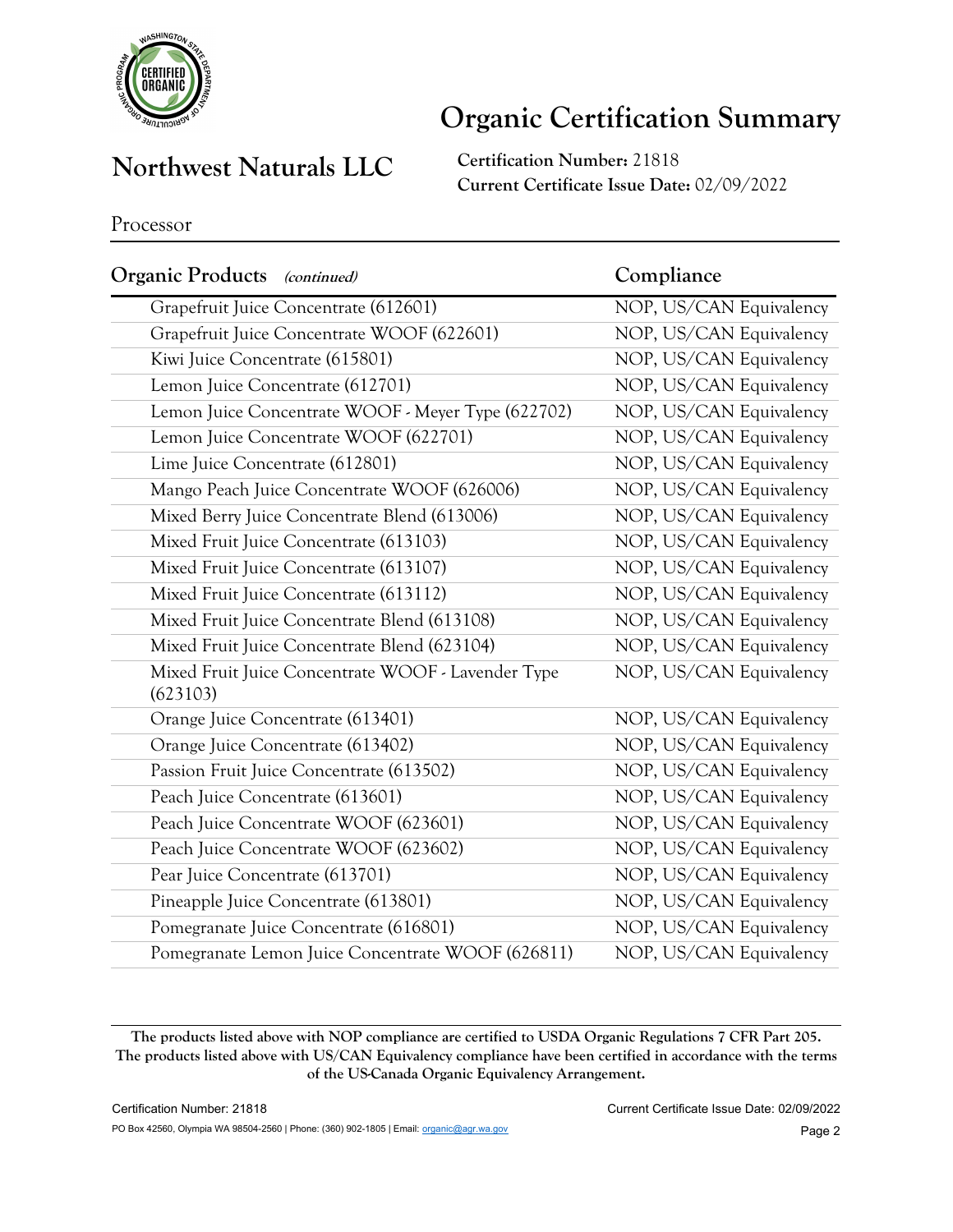

### **Northwest Naturals LLC Certification Number:** <sup>21818</sup>

**Current Certificate Issue Date:** 02/09/2022

Processor

| Organic Products (continued)                                  | Compliance              |
|---------------------------------------------------------------|-------------------------|
| Raspberry Juice Concentrate WOOF - Goji Rose Type<br>(624203) | NOP, US/CAN Equivalency |
| Red Grape Juice Concentrate (612301)                          | NOP, US/CAN Equivalency |
| Red Raspberry Juice Concentrate (614201)                      | NOP, US/CAN Equivalency |
| Red Raspberry Juice Concentrate WOOF (624201)                 | NOP, US/CAN Equivalency |
| Red Raspberry Juice Concentrate WOOF (624204)                 | NOP, US/CAN Equivalency |
| RSP Cherry Juice Concentrate (611201)                         | NOP, US/CAN Equivalency |
| Strawberry Juice Concentrate (614401)                         | NOP, US/CAN Equivalency |
| Strawberry Juice Concentrate WOOF (624402)                    | NOP, US/CAN Equivalency |
| Strawberry Juice Concentrate WOOF (624405)                    | NOP, US/CAN Equivalency |
| Strawberry Juice Concentrate WOOF (624406)                    | NOP, US/CAN Equivalency |
| Strawberry Lemon Juice Concentrate WOOF (624404)              | NOP, US/CAN Equivalency |
| Tropical Juice Concentrate WOOF (624501)                      | NOP, US/CAN Equivalency |
| Tropical Juice Concentrate WOOF (624504)                      | NOP, US/CAN Equivalency |
| Tropical Juice Concentrate WOOF (624505)                      | NOP, US/CAN Equivalency |
| Watermelon Juice Concentrate (617601)                         | NOP, US/CAN Equivalency |
| White Grape Juice Concentrate (612401)                        | NOP, US/CAN Equivalency |
| White Grape Lemon Juice Concentrate (612427)                  | NOP, US/CAN Equivalency |
| White Grape Raspberry Juice Concentrate Blend (612442)        | NOP, US/CAN Equivalency |
| Wildberry Juice Concentrate WOOF (625703)                     | NOP, US/CAN Equivalency |
| Winterberry Juice Concentrate WOOF (623005)                   | NOP, US/CAN Equivalency |
| Juice                                                         |                         |
| Clarified Acai Juice (617102)                                 | NOP, US/CAN Equivalency |
| Purees and Sauces                                             |                         |
| Apple Puree Single Strength (6701SS)                          | NOP, US/CAN Equivalency |
| Banana Puree (670301)                                         | NOP, US/CAN Equivalency |
| Mango Puree (676001)                                          | NOP, US/CAN Equivalency |